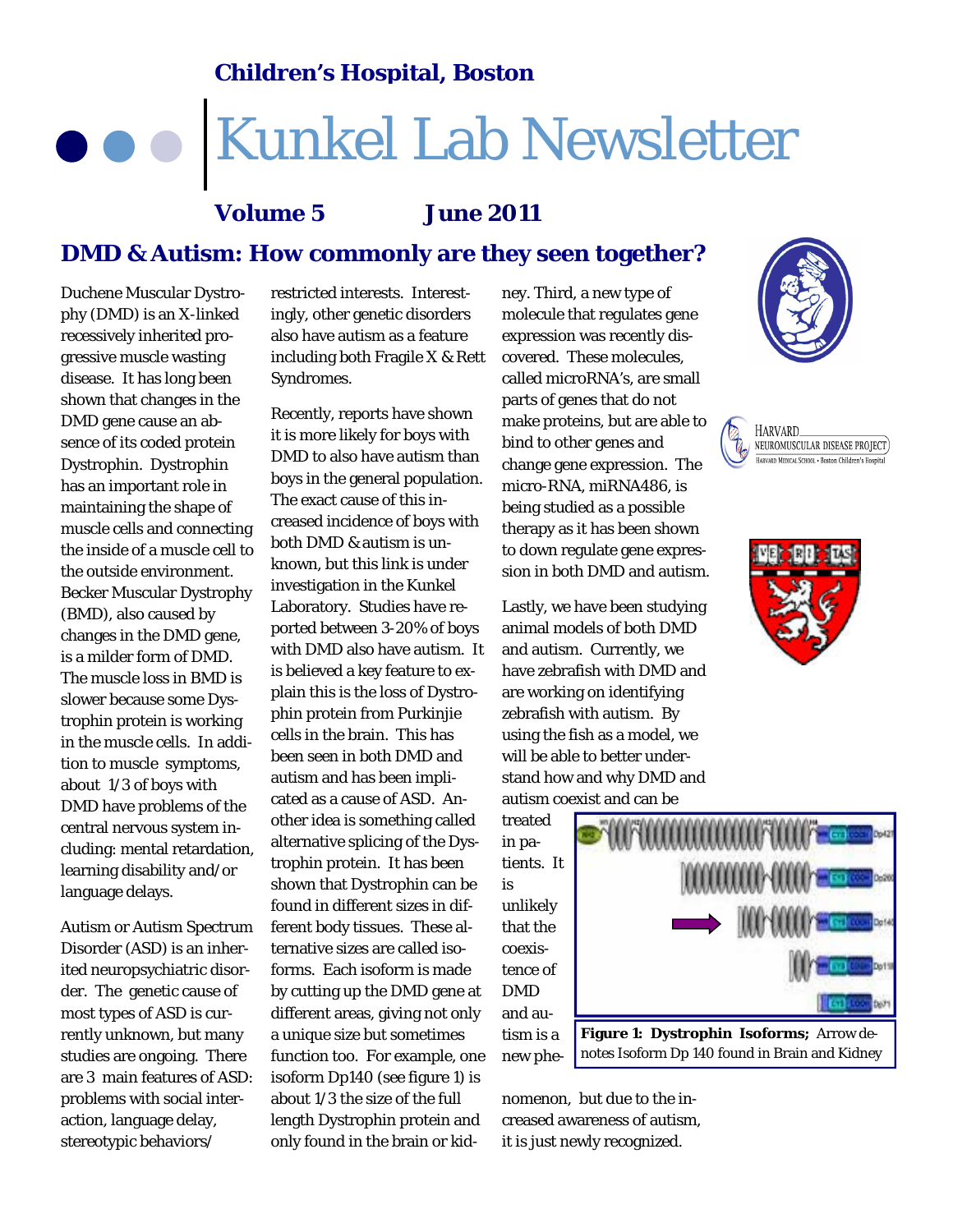#### **Kunkel Lab Newsletter**



*It is believed that every person has 8-10 different changes in their genome* 

# **Genetics 101— Definitions**

**Chromosome:** Long coiled strands of DNA containing genes. There are 23 pairs of chromosomes in humans.

**Autosome**: Gene is located on chromosome 1-22, not X or Y 23rd pair of chromosomes otherwise known as the sex determining chromosomes

**X or Y Chromosome:** The sex determining chromosomes; XX=female, XY=male.

**X-Linked**: A gene is located on the X chromosome.

**Dominant Inheritance:** 1 of 2 copies of a gene is changed (mutated) for trait/ disorder to be seen in an individual.

**Recessive Inheritance:** 2 of 2 copies of a gene are changed (mutated) for trait/ disorder to be seen in an individual.

**mRNA:** Messenger RNA is a molecule in cells that carries codes from the DNA in the nucleus to the cytoplasm of a cell for the protein it codes to be made.

**MicroRNA:** Small molecules that can change gene activity (upregulate = turn on or down regulate  $=$  turn off) by binding to mRNA.

**Isoforms:** Any of several different forms of the same protein, caused by alternative splicing of different portions of the mRNA transcript of a single gene. Isoforms are found in specific tissues of the body and can have different or similar functions.

**Purkinjie Cells:** Large neuron cells with many branches found in the cerebellum, important in controlling movement.

### **Meet the Kunkel Lab Members**

**Included in Picture:** (L-R) Front row: Yuko Motohasi, Patricia Arashiro, Louis Kunkel, Ph.D., Jen Meyers, Elicia Estrella, Tamara Keeney, Jessica Bass, Christine Mahoney, 2nd Row: Norio Motohasi, Peter Serafini, Matt Alexander, Dick Bennett, Fedick Rahimov, Marielle Thorne, Lane Mahoney, Genri Kawahara Missing from photo: Peter Kang, Hart Lidov, Ally Eran

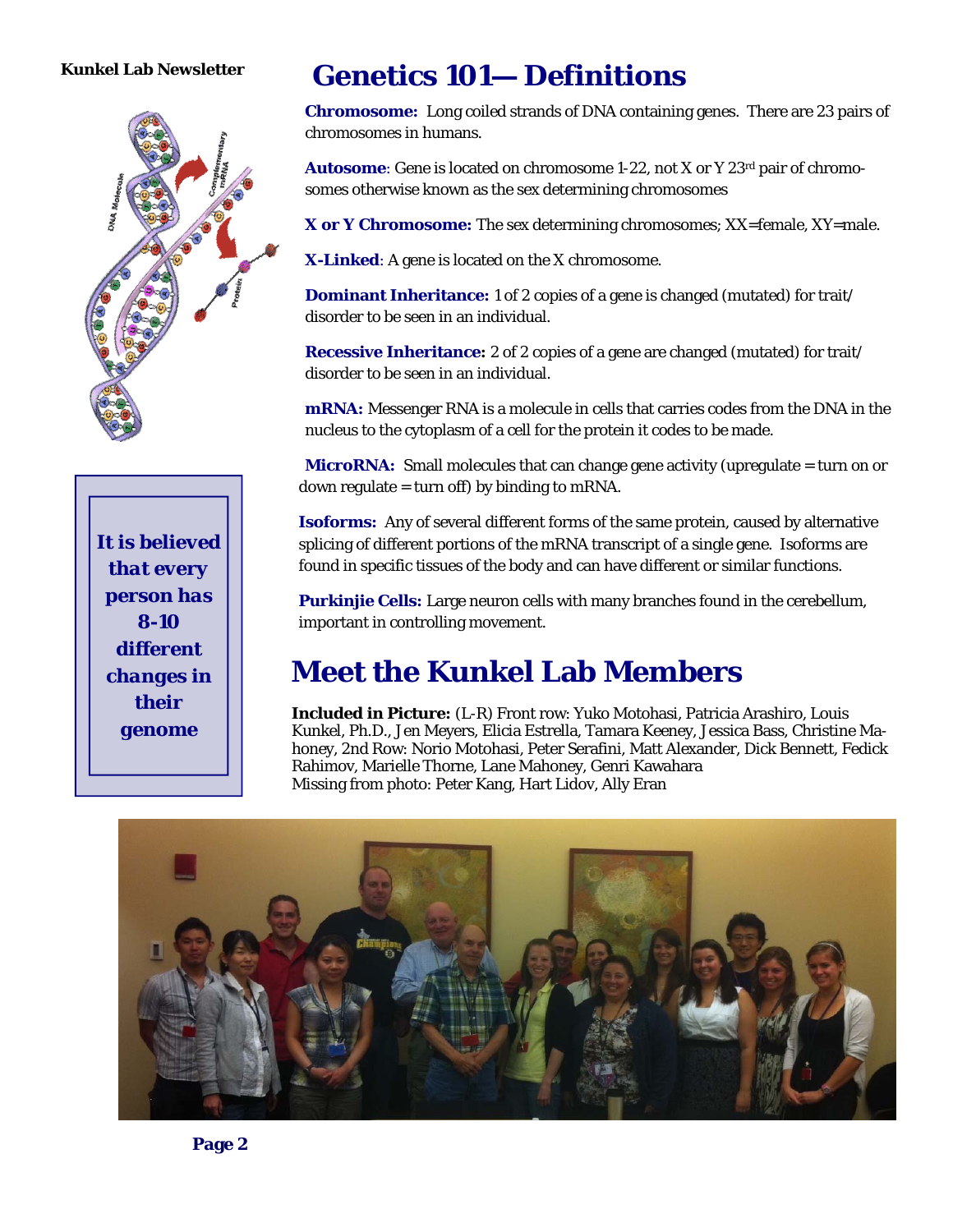

The Muscular Dystrophy Association (MDA) clinic at Children's Hospital Boston is a multi-disciplinary clinic involving neurology, orthopedics, physical therapy, genetics, and social work. The clinic has about 1000 outpatient visits each year, following children with a variety of neuromuscular diagnoses. In addition, the MDA Neuromuscular program has several ongoing clinical research projects.

#### **Clinical Outcomes for DMD infants and children ages 1 month to 5**

**years:**The purpose of this study is to identify reliable measures of gross motor development, fine motor development, speech, language, and social skills in infants and young children who have DMD. To be eligible, subjects must be one month to 3 years of age with a genetic or biopsy confirmation of DMD.

#### **Clinical Outcome Validation in Non-Ambulatory Boys/Men with DMD:** The purpose of this study is to find measures that are effective in evaluating non-ambulatory

patients with DMD. Testing will be done on upper body strength & function and vital capacity. Quality of life of adult patients and caregivers is studied. **ENROLLMENT CLOSED** 

#### **Natural History of Cardiomyopathy vs. DMD gene mutations & skeletal**

**muscle function:**The purpose of this study is to better understand symptoms including cardiomyopathy in DMD/BMD patients by comparing heart function, skeletal muscle strength, and DMD gene mutations. To be eligible, a subject must have: a documented DMD gene mutation & receive an annual echo as part of their standard care.

**Comparison of the angiotensin converting enzyme inhibitor (ACEi) lisinopril with angiotensin II receptor antagonist (ARB) losartan for cardiomyopathy of DMD**: This study will compare two treatments, lisinopril vs. losartan, both known for the treatment of dilated cardiomyopathy in DMD. Cardiac function, skeletal muscle function, pulmonary

function testing, activities of daily living and healthrelated quality of life will be measured. To be eligible for this study, a subject must have: a null mutation in DMD gene or muscle with <5% Dystrophin and require treatment for an ejection fraction <55%.

#### **Spinal Muscular Atrophy (SMA) Natural History & Biorepository :** to learn more about the progression of the SMA . We will also collect tissue, blood, urine, and cheek cell samples from individuals with SMA and other neuromuscular diseases. To give researchers a bank of samples to study the pathogenesis of SMA and other related diseases.

Studies are associated with the MDA DMD clinical research network and Pediatric Neuromuscular Clinic Research Netare being conducted at multiple sites across the US.

 Contact Beth Shriber, Research Assistant for Dr. Basil Darras: 857-218-4677 to enroll in these studies.



*Research study opportunities in both the Kunkel Lab and the MDA Neuromuscular Clinic.* 

*Contact us to join!* 

## **Recent Publications from the Kunkel Lab**

- 1. Drug Screening in a Zebrafish model of Duchenne muscular dystrophy (DMD). Kawahara, G. et al. 2011 *PNAS.* 108 (13): 5331-5336.
- 2. Gene Expression Profiling of Skeletal Muscles treated with a soluble activin type IIB Receptor. Rahimov, F. et al. 2011. *Physiol Genomics.*  43(8):398-407.
- 3. Efficient Identification of Novel Mutations in Patients with Limb Girdle Muscular Dystrophy (LGMD). Boyden, S. et al. 2010. *Neurogenetics.* 11(4): 449-455.